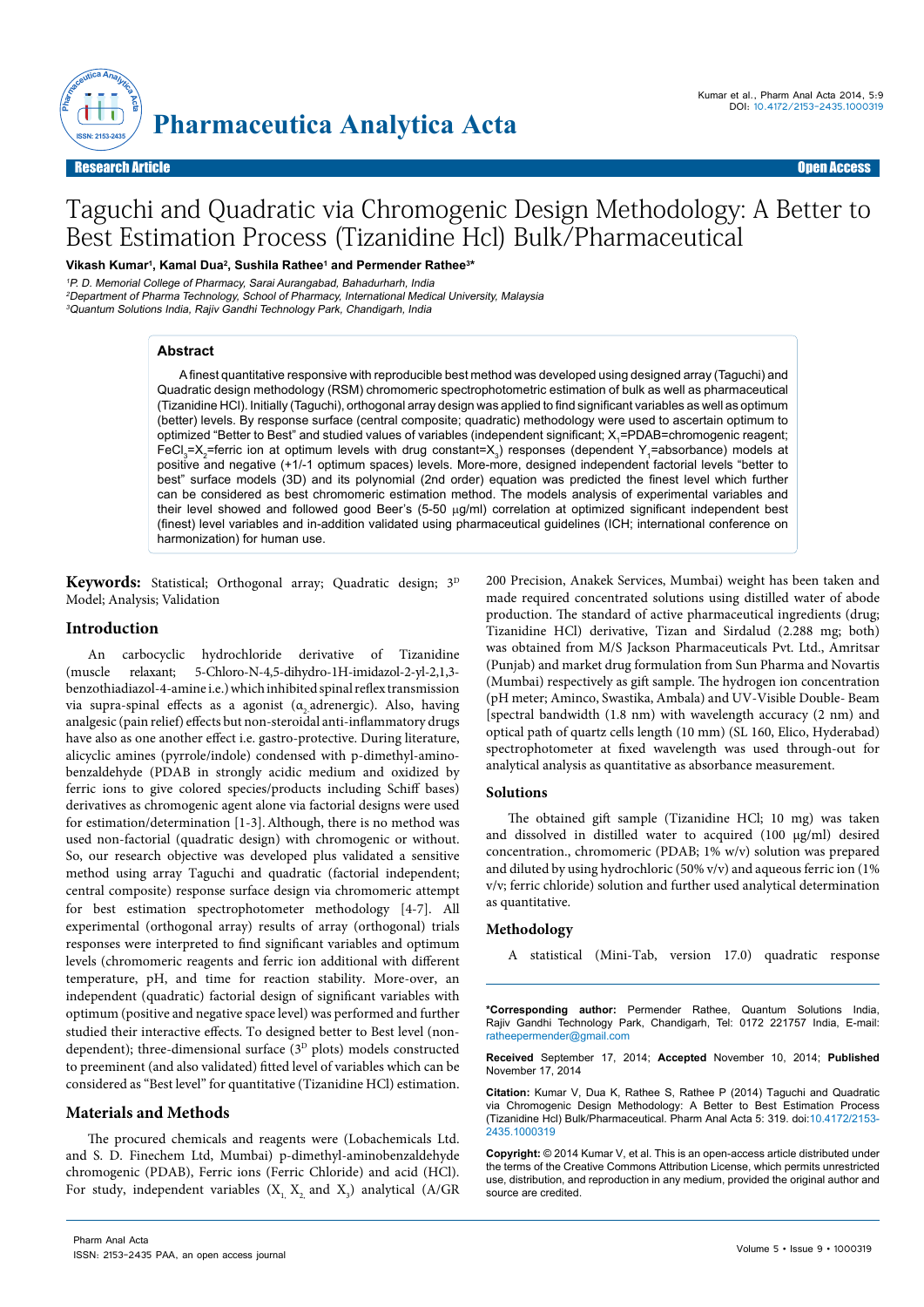**Citation:** Kumar V, Dua K, Rathee S, Rathee P (2014) Taguchi and Quadratic via Chromogenic Design Methodology: A Better to Best Estimation Process (Tizanidine Hcl) Bulk/Pharmaceutical. Pharm Anal Acta 5: 319. doi:10.4172/2153-2435.1000319

surface [7,8] non-factorial methodology was used for design independent variables and spaces (levels). The diverse generated trials (experimentally T-1 to 20; Table 1) levels were additional diluted with distilled water for made the volumetric (25 ml) finally. After that finally obtained volumes (25 ml) of significant variables (A and B) solutions were heated at different temperatures (40-80°C), pH (1 to 6) and time (5 to 60 min) and measured the absorbance against blank ( $\lambda_{\rm max}$  425 nm; Figure 1). Before performed experimentally, again generated (BB1 to 13; Table 2) runs but using significant level of variables at positive and negative optimum space (+1 to -1; better to best) level and analyzed their responses (experimental vs predicted; Table 2) model fitness to find out the variables level as best.

#### **Model and analysis**

The orthogonal array was used to find out optimum (better) level of significant variables which further used as independent (quadratic design i.e. response surface methodology explored and developed) level for an improved program). By data (Absorbance=R1) analyzed at optimum (better) to find optimized (best) levels were simultaneously. Also, illustrated designed surface (3<sup>D</sup>) models and independently factorial generated equation were included all statistically coefficients of each level responses (Table 2) for "better to best" model fitness as best-fitted.

## **Calibration curve**

The solutions (2 ml; Tizanidine hydrochloride) were pipette out and added chromogenic [PDAB (4 ml) followed by ferric ion solution (6 ml) as significant; 10 ml)] agent and further diluted to made optimized (best; 5-50 µg/ml) concentration with distilled water. The resulted of significant variables solutions were sonicated (15 min) subsequently heated at optimum temperature (60-65°C) at time (20 minutes) and measured the absorbance (at 425 nm; pH 2) against the blank. The calibration curve was constructed by plotted the graph between absorbance and concentration (absorbance vs µg/ml) and showed better linearity with well coefficient of correlation (Figures 2 and 3).

| <b>Design Trials</b> | Levels (ml)         | Absorbance             |                            |  |
|----------------------|---------------------|------------------------|----------------------------|--|
|                      | <b>PDAB</b> reagent | <b>Ferric Chloride</b> | At $\lambda_{\max}$ 425 nm |  |
| $T-1$                | 1                   | 1                      | 0.233                      |  |
| $T-2$                | $\overline{2}$      | $\overline{c}$         | 0.252                      |  |
| $T-3$                | 3                   | 3                      | 0.276                      |  |
| $T-4$                | $\mathbf{1}$        | 4                      | 0.291                      |  |
| $T-5$                | $\overline{2}$      | $\mathbf{1}$           | 0.312                      |  |
| $T-6$                | 3                   | $\overline{c}$         | 0.326                      |  |
| $T-7$                | 4                   | 3                      | 0.335                      |  |
| $T-8$                | 5                   | 4                      | 0.348                      |  |
| $T-9$                | 6                   | 5                      | $0.352^{*}$                |  |
| $T-10$               | 4                   | 6                      | $0.355$ <sup>*</sup>       |  |
| $T-11$               | 5                   | 7                      | $0.356^*$                  |  |
| $T-12$               | 6                   | 8                      | $0.349*$                   |  |
| $T-13$               | $\overline{7}$      | 5                      | 0.347                      |  |
| $T-14$               | 8                   | 6                      | 0.341                      |  |
| $T-15$               | 9                   | $\overline{7}$         | 0.338                      |  |
| $T-16$               | $\overline{7}$      | 8                      | 0.331                      |  |
| $T-17$               | 8                   | 9                      | 0.324                      |  |
| $T-18$               | 9                   | 10                     | 0.320                      |  |
| $T-19$               | 10                  | 9                      | 0.317                      |  |
| $T-20$               | 10                  | 10                     | 0.315                      |  |

Aristech (\*) value indicated the significant variable (better) optimum level response **Table 1:** Generated Array Trials At Diverse Levels (1 To 10).



For the quantitative analysis, model drug derivative (tizanidine hydrochloride) in bulk and tablets [2.288 mg drug; Tizan (Sun-Pharma) and Sirdalud (Novartis)] were procured from the market, weighed (20 tablets of each brand) and powdered. The drug powdered was accurately weighed (10 mg equivalent for both the brands), transferred to flasks (volumetric; I and II) added distilled water (25 ml) then sonicated (15 min.) and finally distilled water was added to make-up the volume (up-to 100 ml) of both flask contained solution. The volumetric flask

### Volume 5 • Issue 9 • 1000319

Page 2 of 5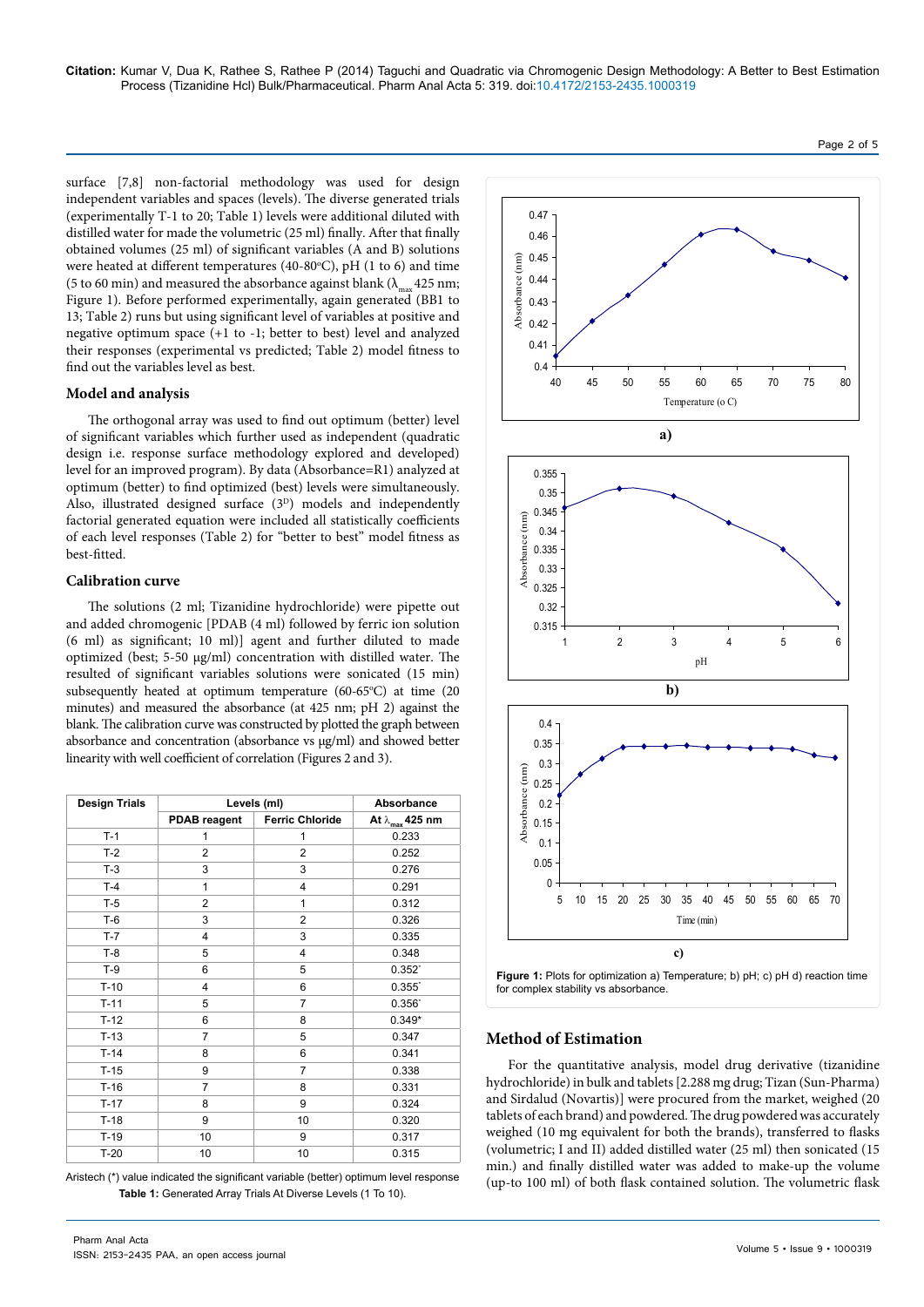| Code=variables<br>(Unit)                                         |       | "better to best" Independent (Space=Coded) Levels |                  |                             |                                                        |               |                                                                                     |  |
|------------------------------------------------------------------|-------|---------------------------------------------------|------------------|-----------------------------|--------------------------------------------------------|---------------|-------------------------------------------------------------------------------------|--|
| $X = PDAB(mI)$                                                   |       | $4.00(-1=1)$                                      |                  | $5.00(0=2)$                 |                                                        | $6.00 (+1=3)$ |                                                                                     |  |
| $X_2$ = FeCl <sub>3</sub> (ml)                                   |       | $5.00(-1=1)$                                      |                  | $6.00(0=2)$                 |                                                        | $7.00 (+1=3)$ |                                                                                     |  |
| Dependant                                                        |       | <b>Constraints</b>                                |                  |                             |                                                        |               |                                                                                     |  |
| $Y_i$ = Absorbance                                               |       | $0.56$ ≤Y <sub>3</sub> ≥0.71                      |                  |                             |                                                        |               |                                                                                     |  |
| <b>Design Results</b>                                            |       |                                                   |                  |                             |                                                        |               |                                                                                     |  |
| <b>Runs-Code</b>                                                 |       | <b>Variables</b>                                  |                  |                             |                                                        |               |                                                                                     |  |
|                                                                  |       | Independent                                       |                  |                             | Dependent (Y <sub>1</sub> ) Response (R <sub>1</sub> ) |               |                                                                                     |  |
|                                                                  |       | X,                                                |                  | Х,                          | Observed                                               |               | Predicted                                                                           |  |
| <b>BB-1</b>                                                      |       | 1.00                                              |                  | 1.00                        | 0.665                                                  |               | 0.670                                                                               |  |
| <b>BB-2</b>                                                      |       | 2.00                                              |                  | 1.00                        | 0.571                                                  |               | 0.570                                                                               |  |
| <b>BB-3</b>                                                      |       | 3.00                                              |                  | 1.00                        | 0.601                                                  |               | 0.600                                                                               |  |
| BB-4                                                             | 1.00  |                                                   |                  | 2.00                        | 0.640                                                  |               | 0.640                                                                               |  |
| <b>BB-5</b>                                                      | 1.00  |                                                   |                  | 3.00                        | 0.592                                                  |               | 0.590                                                                               |  |
| <b>BB-6</b>                                                      |       | 2.00                                              |                  | 3.00                        | 0.581                                                  |               | 0.580                                                                               |  |
| <b>BB-7</b>                                                      |       | 3.00                                              |                  | 2.00                        | 0.658                                                  |               | 0.660                                                                               |  |
| <b>BB-8</b>                                                      |       | 2.00                                              |                  | 2.00                        | 0.586                                                  |               | 0.590                                                                               |  |
| <b>BB-9</b>                                                      |       | 2.00                                              |                  | 2.00                        | 0.590                                                  |               | 0.590                                                                               |  |
| <b>BB-10</b>                                                     |       | 2.00                                              |                  | 1.00                        | 0.564                                                  |               | 0.570                                                                               |  |
| <b>BB-11</b>                                                     |       | 2.00                                              |                  | 2.00                        | 0.590                                                  |               | 0.590                                                                               |  |
| <b>BB-12</b>                                                     |       | 2.00                                              |                  | 2.00                        | 0.589                                                  |               | 0.590                                                                               |  |
| <b>BB-13</b>                                                     |       | 3.00                                              |                  | 3.00                        | 0.705                                                  |               | 0.700                                                                               |  |
| Surface Design (3 <sup>D</sup> ) Best Model                      |       |                                                   |                  |                             |                                                        |               |                                                                                     |  |
| <b>Terms</b>                                                     | Model | X.                                                | $\mathsf{X}_{2}$ | X,X,                        | $X_4^2$                                                | $X_2^2$       | <b>Lack of Fit</b>                                                                  |  |
| F value                                                          | 383.4 | 63.4                                              | 33.40            | 691.65                      | 1061.8                                                 | 37.20         | 1.70                                                                                |  |
| Intercept                                                        | 0.59  | 0.011                                             |                  | $0.0076$ 0.0445             | 0.064                                                  | $-0.012$      |                                                                                     |  |
| p. value (Prob>F)                                                |       | 0.0001                                            | 0.0007           | $\approx 0.0001 \le 0.0001$ |                                                        |               | 0.0005 0.3040                                                                       |  |
| R-Square                                                         |       | Adjusted R <sup>2</sup>                           |                  | Predicted R <sup>2</sup>    |                                                        | Std.<br>Dev   | %CV                                                                                 |  |
| 0.996                                                            |       | 0.994                                             |                  | 0.982                       |                                                        | 0.0035   0.67 |                                                                                     |  |
| Greater than 0.1000 indicate the model terms are not significant |       |                                                   |                  |                             |                                                        |               | F-value Less than 0.0500 indicate model terms are significant and Lack of fit value |  |

**Table 2:** Result Of Quadratic Design Methodology.

| Brand    | Amount (mg) |       | Percentage ± SD |                    |  |
|----------|-------------|-------|-----------------|--------------------|--|
|          | Labeled     | Found | Relative        | Labeled            |  |
| 'Tizan   | 2.288       | 2.282 | 0.0763          | $99.74 \pm 0.0761$ |  |
| Sirdalud |             | 2.281 | 0.0989          | $99.73 + 0.0986$   |  |

**Table 3:** Estimation of tablet (Tizanidine Hydrochloride) dosage form.

(I and II) solutions were filtered (Whatman filter paper no. 40). The sample solutions were prepared from [flask (I and II)] stock solution by appropriate dilutions and significant variable with optimized level to get desired concentrations with-in the Beer's law range limits and measured the absorbance against blank at 425 nm  $(\lambda_{\text{max}})$ .

## **Recovery and validation**

At this study carried-out, using (API 1, 2 and 3 mg of drug and tablet) powder containing the equivalent to (10 mg drug) weight. After that, the methodology found amount was calculated the recovery (%) and intra/inter-day precision (%) relative standard deviation [9,10] analysis to be satisfactory or not.

# **Result and Discussion**

The chromogenic agent (PDAB) was selected (followed by dissolved in acid in the presence of ferric chloride) due to reagent [3] promising for the successful estimation of drugs having fused heterocyclic ring (Tizanidine HCl structure having indole heterocyclic moiety) in acid medium(Scheme 1).



Page 3 of 5

0.56 0.58 0.60 0.62 0.64 0.66 0.68 0.70 0.72

0.66 0.64 0.62 0.60 0.58 0.56

Predicted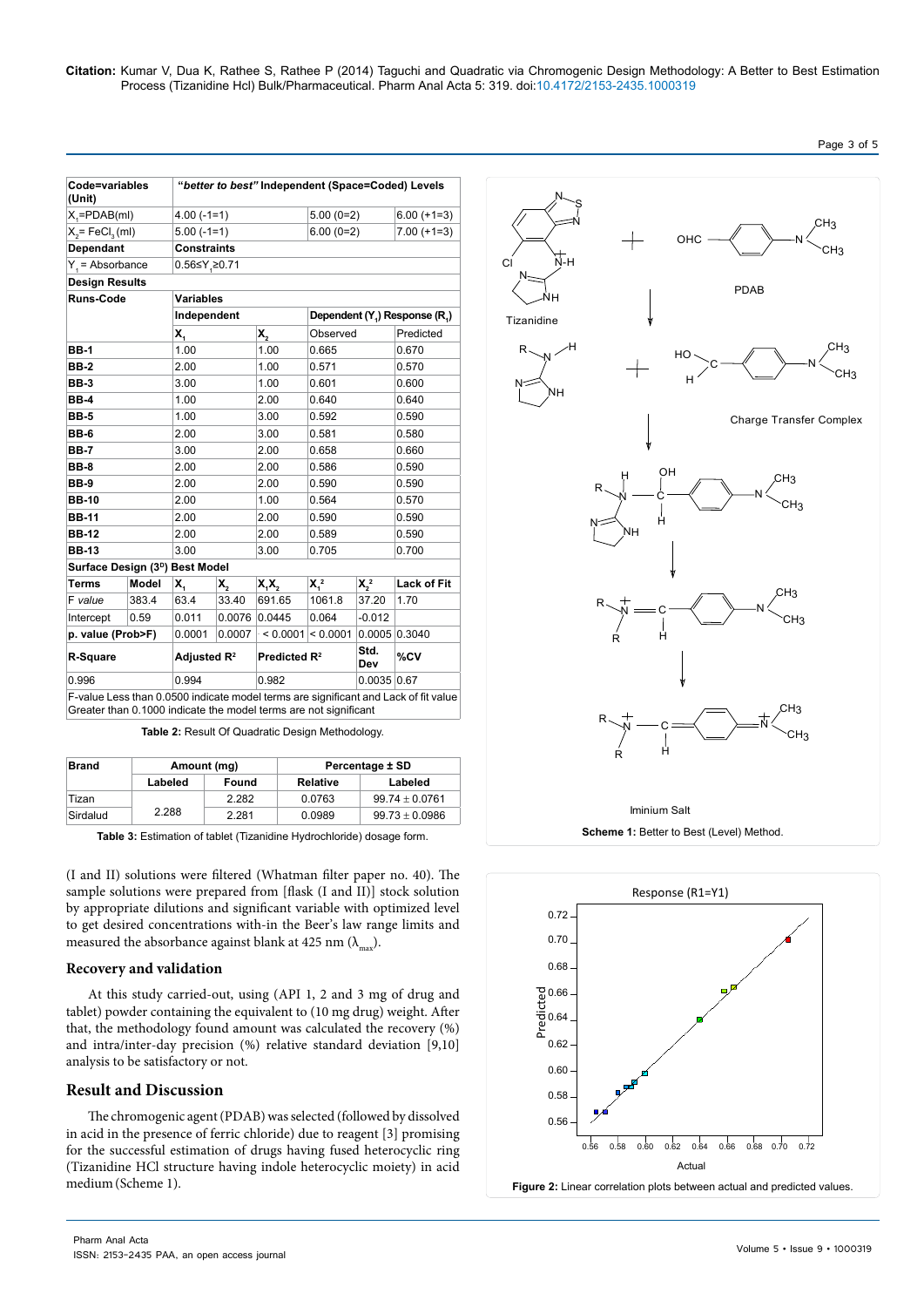

## **Design and surface methodology**

A statistical program design (after found-out the variable significant and its optimum level; Table 1) independent methodology application without restrain of factorial/fractional factorial design was used. The significant variables optimum level optimized "better to best" (central composite) by surface design (RSM) and also, generated the equation of designed models and equation. Further, the optimized level of significant variables (PDAB=X1; Ferric ion=X2) fitted to best model with positive  $(1)$  and negative  $(-1)$  space value of response  $(Y_1, Y_2)$ experimental with predicted; Figure 2). Resulting, quadratic "better to best" design model optimized variables level was found (Table 2) for development of an optimized significant method of quantitative estimation/determination in bulk/pharmaceutical.

## Quadratic Equation

A second-order polynomial derived equation of significant variables response ( $R_1$ ) at optimized level was generated and the "better to best" model fitted proposed equation was as follows;

## Y1=0.59+0.011X1-0.0075X2+0.0445X1X2+0.064X1²-0.012X2²

Where,  $Y_1$  is absorbance,  $X_1$  is PDAB-reagent,  $X_2$  is FeCl<sub>3.</sub>

The responses model proposed equation predicted R-square (0.982) found best fitted agreement with adjusted R-square (0.994; R-square 0.996) and measured a desirable signal to noise ratio (S/N>4 desirable) by adequate precision (adequate 53.38). Due to best fitted model "F-value" (383.4; there is only 0.01% chance to occurred a large noise) implied that the model is significant ("Lack of Fit" F-value 1.70 is not significant). Therefore this model can be used to navigate the design space (surface 3-D plots) as optimized best independent levels of significant variables (Table 2) effects on response  $(Y_1)$ . 3<sup>-D</sup> Analysis The dimensional models (optimized levels) response  $(Y_1)$  plots have been demonstrated the significant optimized variables at independently level interaction effects individually or along together at same time (Figure 3) on the response  $(Y_1)$ . The probability value (Table 2) of indicated the model optimized level significant terms  $(X_1, X_2, X_1X_2, X_1^2, X_2^2)$  at

negative space (level of  $X<sub>1</sub>$  along with positive level space) had a more pronounced effect than any other optimum (better) levels. During model analysis, optimized "better to best" levels of variables  $(X_1$  and  $X_2)$ were negative  $(-1=X_1=4 \text{ ml and } 5 \text{ ml})$  and positive  $(+1=X_2=6 \text{ or } 7 \text{ ml})$ ferric ions space as comparison Also, an improved (good correlation coefficient) effects showed by response  $(R_1_2)$ absorbance at optimized level), therefore this model design space can be used to investigate its surface  $(3<sup>D</sup>$  plots) which showed the independent effect of optimized levels of significant variables as on response  $(Y_1)$ . Further-more, this model design of optimized of significant variables  $(X_1$  and  $X_2)$ levels independent effect can be used for "better to best" quantitative estimation method.

The significant variables best fitted levels ( $X_1$ =PDAB=4 ml followed by ion solution  $X_2$ =FeCl<sub>3</sub>=6 ml) solutions into a volumetric flasks having drug solution (Tizanidine HCl=2 ml) were taken and finally made the volume with distilled water (25 ml). Further, the solutions were heated at optimal temperature (60-65°C for time 20 min at pH 2) for complete reaction and absorbance was measured against the blank at 425 nm wavelength (Table 3).

## **Discussion and Conclusion**

The best designed method has better absorptivity  $(4.717\times10^{3}$  liter/ mole/cm) along with superior's sensitivity (Sand-ell' per absorbanceunits is 0.0615 µg/cm<sup>2</sup>/0.001) and regression equation [y=0.0198×-0.0673] showed better linearity with correlation coefficient (best fitted R-square value is 0.9964) as compared with existing method. During the intra (0.627) as well as inter-day (0.504) analysis has been found relative deviation (0.207) and quantitation (0.627) with-in limits and this higher recovery percentage indicated that there was no excipients interference. Further-more, indicated and concluded that the Taguchi array via Quadratic "independent" factorial designed chromomeric level (of better to best method) can be further considered as best for quantitative and quality reliable method of estimation.

#### **Acknowledgement**

The authors are thankful to Jackson Pharmaceutical Pvt. Ltd. (Amritsar) for providing model drug gift sample and grateful to Chairman/Management, PDMREA Group of Institution(s); P. D. Memorial College of Pharmacy, B'garh (India) India for facility and support.

### **References**

- 1. Budavari S (1996) The Merck Index (12<sup>th</sup> Edn) Merck and Co., White House station, NJ 1618.
- 2. Rao KKV. Development and Validation of Spectrophotometric Methods for the Estimation of Tizanidine, Ind. Drugs; 2004, 583.
- 3. Rathee P, Dua K, Rathee S, Kumar V. Statistical design for optimization & determination of Tizanidine HCl using folin-ciocalteu (FC) as chromogenic reagent, Pharmaceutica Analytica Acta
- 4. [Gurinder Singh, Roopa S Pai, V Kusum Devi \(2012\) Response surface](http://www.ncbi.nlm.nih.gov/pubmed/22470891)  [methodology and process optimization of sustained release pellets using](http://www.ncbi.nlm.nih.gov/pubmed/22470891)  [Taguchi orthogonal array design and central composite design. J Adv Pharm](http://www.ncbi.nlm.nih.gov/pubmed/22470891)  [Tech Res 3: 30-40.](http://www.ncbi.nlm.nih.gov/pubmed/22470891)
- 5. [Singh G, Pai RS \(2014\) Optimization \(central composite design\) and validation](http://www.ncbi.nlm.nih.gov/pubmed/24672337)  [of HPLC method for investigation of Emtricitabine loaded poly-\(lactic-co](http://www.ncbi.nlm.nih.gov/pubmed/24672337)[glycolic acid\) nanoparticles: In vitro drug release &](http://www.ncbi.nlm.nih.gov/pubmed/24672337) *in vivo* pharmacokinetic [studies. The Sci World J.](http://www.ncbi.nlm.nih.gov/pubmed/24672337)
- 6. [Monajjemzadeh F, Hamishehkar H, Zakeri-Milani P, Farjami A, Valizadeh H](http://www.ncbi.nlm.nih.gov/pubmed/?term=Design+and+optimization+of+sustained-release+Divalproex+sodium+tablets+with+response+surface+methodology.)  [\(2013\) Design and optimization of sustained-release Divalproex sodium tablets](http://www.ncbi.nlm.nih.gov/pubmed/?term=Design+and+optimization+of+sustained-release+Divalproex+sodium+tablets+with+response+surface+methodology.)  [with response surface methodology. AAPS PharmSciTech 14: 245-253](http://www.ncbi.nlm.nih.gov/pubmed/?term=Design+and+optimization+of+sustained-release+Divalproex+sodium+tablets+with+response+surface+methodology.)
- 7. [Sonam Chaudhary H, Kumar V \(2014\) Taguchi design for optimization and](http://www.ncbi.nlm.nih.gov/pubmed/24315945)  [development of antibacterial drug-loaded PLGA nanoparticles. Int J Biol](http://www.ncbi.nlm.nih.gov/pubmed/24315945)  [Macromol 64: 99-105.](http://www.ncbi.nlm.nih.gov/pubmed/24315945)